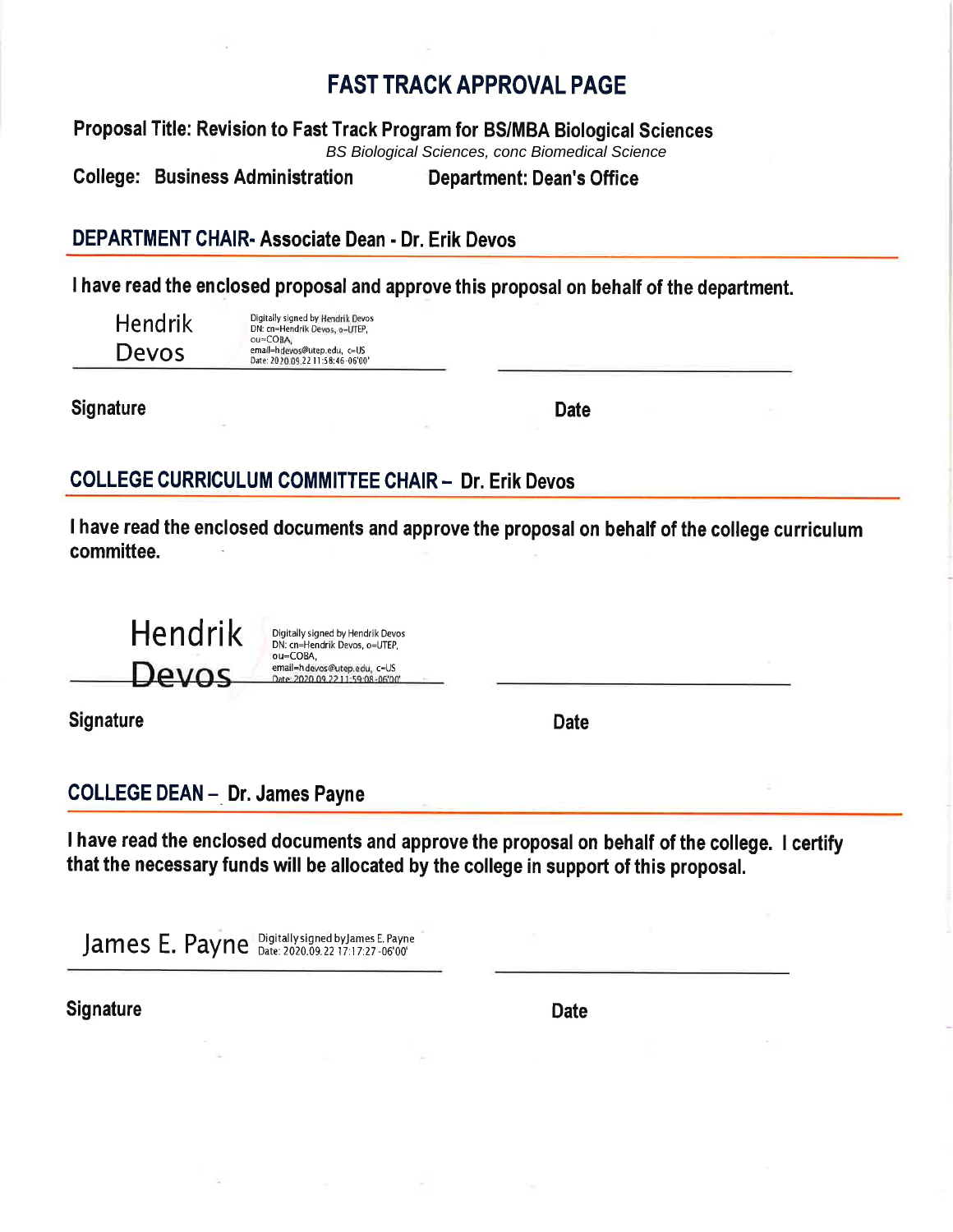**College: Science** 

**Department: Biological Sciences** 

### **DEPARTMENT CHAIR- Dr. Bruce Cushing**

I have read the enclosed proposal and approve this proposal on behalf of the department.

Bruce S. Cushing

Digitally signed by Bruce S. Cushing<br>DN: cm-Rinxe S. Cushing, or University of Texas at El Paso<br>ou=Biological Sciences, email chrushing@utep.edu, c=US<br>Date: 2020.10.05 11:47:01-06:00'

**Signature** 

**Date** 

### **COLLEGE CURRICULUM COMMITTEE CHAIR - Dr. Nancy Marcus**

I have read the enclosed documents and approve the proposal on behalf of the college curriculum committee.

Nancy Marcus

9-22-2020

Signature

**Date** 

**COLLEGE DEAN - Dr. Robert Kirken** 

I have read the enclosed documents and approve the proposal on behalf of the college. I certify that the necessary funds will be allocated by the college in support of this proposal.

 $10/5/20$ 

**Signature** 

**Date**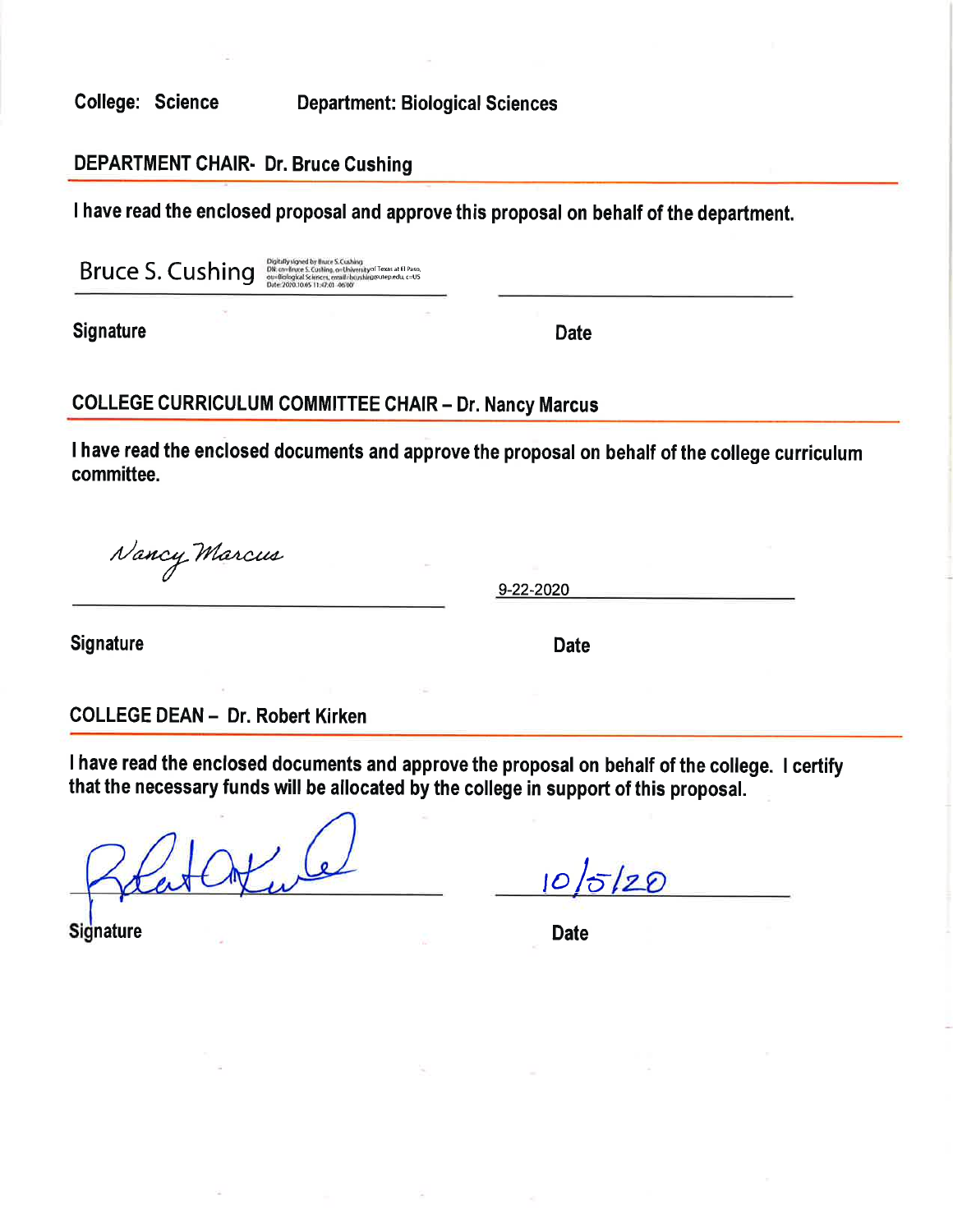#### **Curriculum Change Memo**

| Date:    | September 1, 2020                                                                                                          |
|----------|----------------------------------------------------------------------------------------------------------------------------|
| From:    | Laura M. Uribarri, Asst. Dean, COBA                                                                                        |
| Through: | Dr. Bruce Cushing, Chair, Department of Biological Sciences<br>Dr. Erik Devos, Assoc. Dean and Chair, MBA Policy Committee |
| Through: | Dr. Robert Kirken, Dean, COS<br>Dr. James Payne, Dean COBA                                                                 |
| To:      | Dr. Aaron Velasco, Chair, Graduate Council<br>Dr. Art Duvall, Chair, Undergraduate Curriculum Committee                    |
| Subject: | Revision to Fast Track Program for BS in Biological Sciences –<br><b>Biomedical Science Concentration /MBA</b>             |

The College of Science and the College of Business Administration seek approval to update the fast-track program for undergraduate students pursuing a BS in Biological Sciences – Biomedical Science Concentration who are also interested in pursuing a Master of Business Administration Degree. **Specifically, this proposal revises the Master of Business Administration core courses in accordance with the new 36-credit hour degree plan.**

Admission requirements and dually counted hours remain the same: BS students would be required to have a 3.3 cumulative GPA and 90 credit hours in order to apply for admission to the MBA program. BS/MBA fast-track students would be allowed to take 12 credit hours of MBA core coursework which would count dually toward the BS elective requirements and the MBA core requirements. Students are required to earn a grade of "B" or higher in order for MBA credits to count dually toward the BS and MBA. The table below illustrates the revised MBA core courses which could count dually.

| MBA core courses eligible for fast-track dual credit |  |  |  |
|------------------------------------------------------|--|--|--|
| <b>MGMT 5311 - Organizational Management Seminar</b> |  |  |  |
| MKT 5311 - Marketing Management                      |  |  |  |
| <b>QMB 5311 - Quantitative Methods in Business</b>   |  |  |  |
| BLAW 5306 - Business Law and Ethics                  |  |  |  |
| FIN 5311 - Financial Management                      |  |  |  |
| <b>ECON 5311 - Managerial Economics</b>              |  |  |  |
| OSCM 5308 - Concepts of Production Management        |  |  |  |
| ACCT 5304 – Accounting Analysis                      |  |  |  |